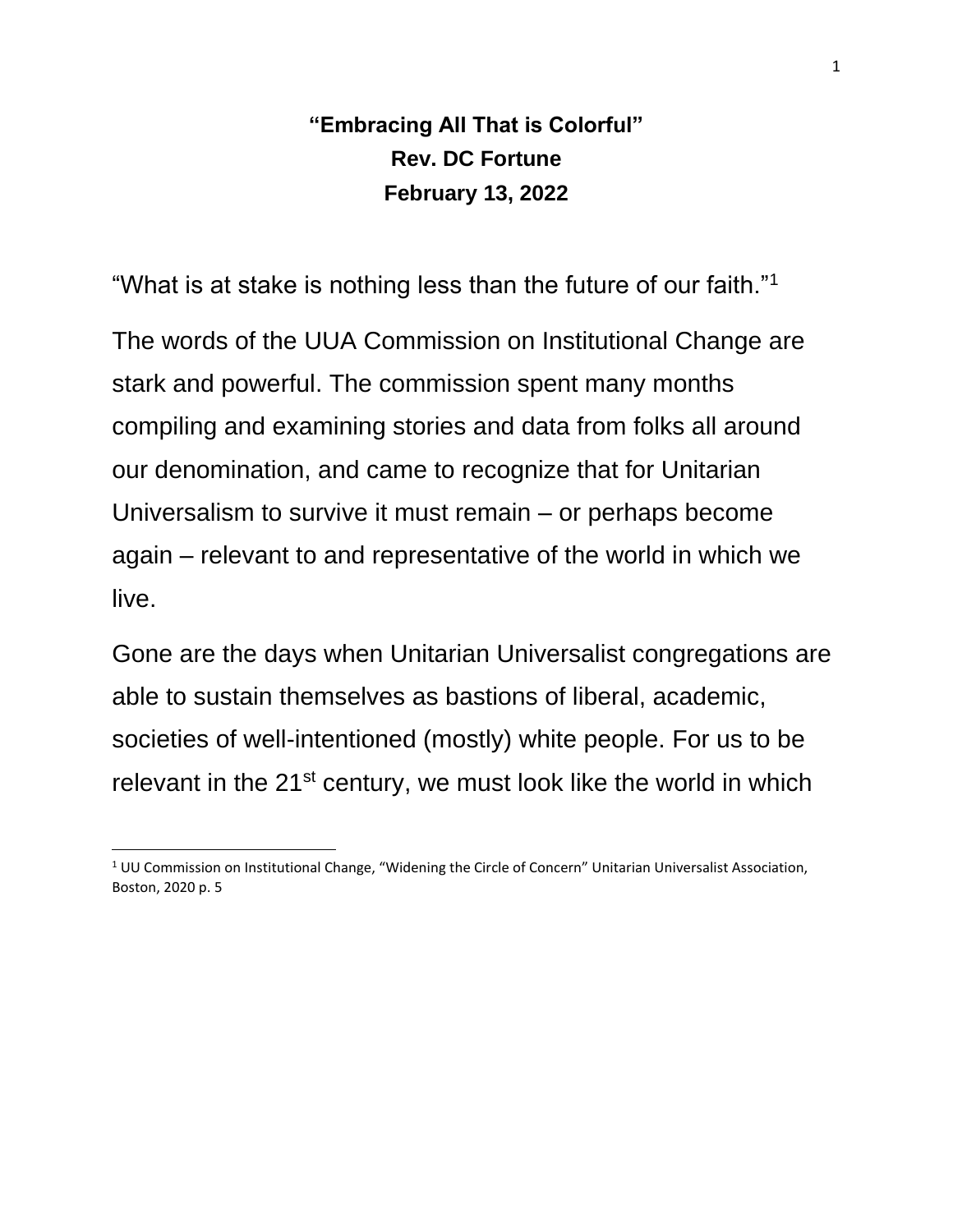we exist – that is to say, more racially and economically diverse, and focus on the needs of that world: issues of racial and economic justice, needs for deep spiritual connection, and expansive enough that everyone feels welcome.

When we talk about the transformative work of spiritual communities committed to justice, our natural instinct is to invite people IN to our circle of community. Congregational leadership all over the country has been struggling with the challenge of attracting diverse membership to our UU congregations.

The commission's report, however, describes that as the wrong strategy aimed at an inappropriate target. Inviting those who are OUT to come IN is not going to work.

We must engage in what CB Beal refers to as PRE-EMPTIVE Radical Inclusion, with emphasis on pre-emptive. We need to not make room for people when they arrive, we need to make room for them before they even hear of us. We need to build our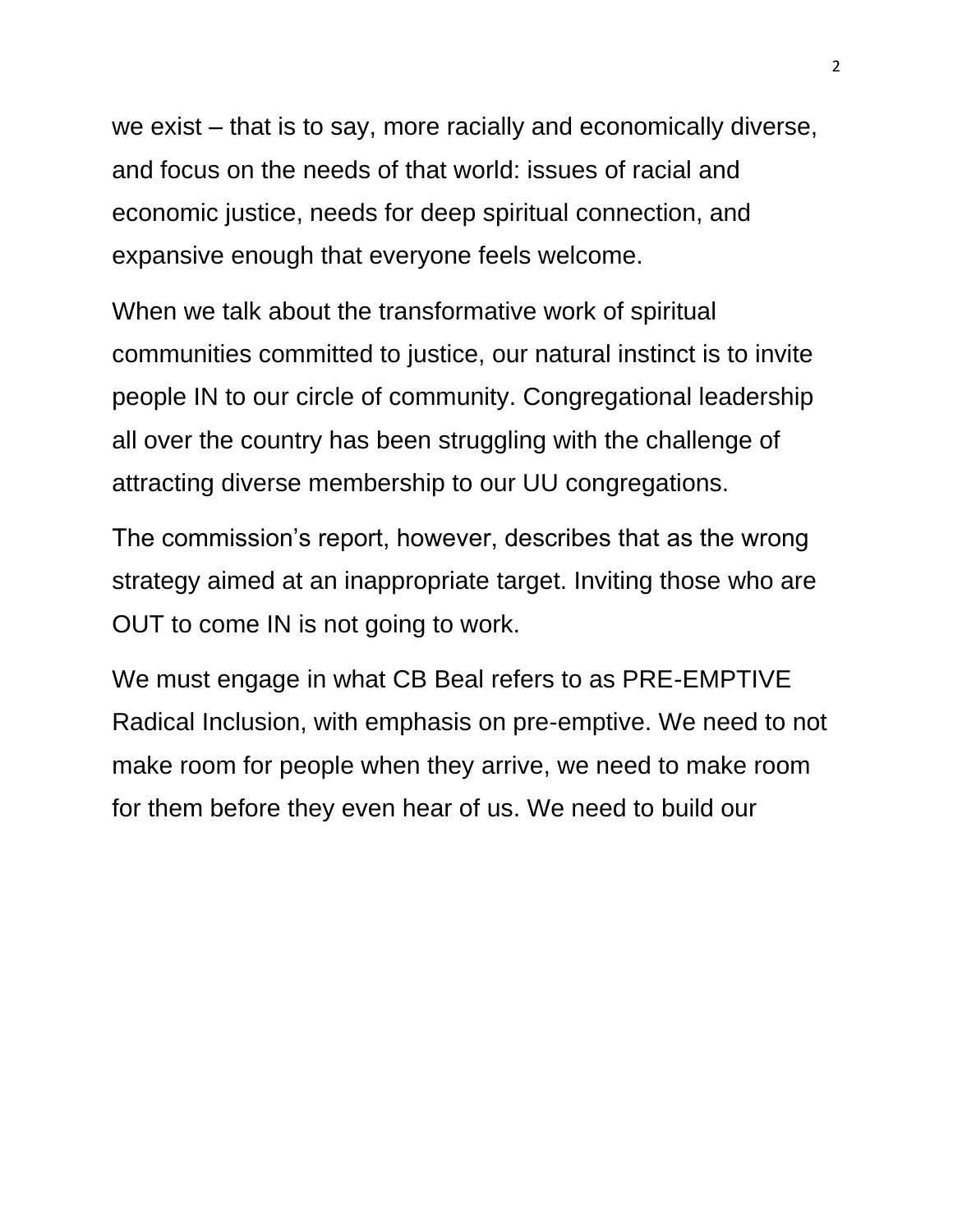spiritual communities in ways that communicate a clear commitment to inclusion before people come seeking it.

The commission observed: "We continue to attract a greater diversity of people and to retain a very small percentage of those who do not match the resourced, white, aging majority within our congregation."

The world, the United States, is getting younger, browner, poorer, and less churched every year. Every generation born since 1965, whether they be named X, Y, Millennials, Z, or something else entirely, understands that they will not have a better, more comfortable life than their parents. This is not myth, this is not urban legend or pop culture. This is plain economics. Our communities must understand and internalize this reality and create spaces where that understanding is a given, not an exception.

"Who is my neighbor?" the lawyer in the synagogue asked Jesus.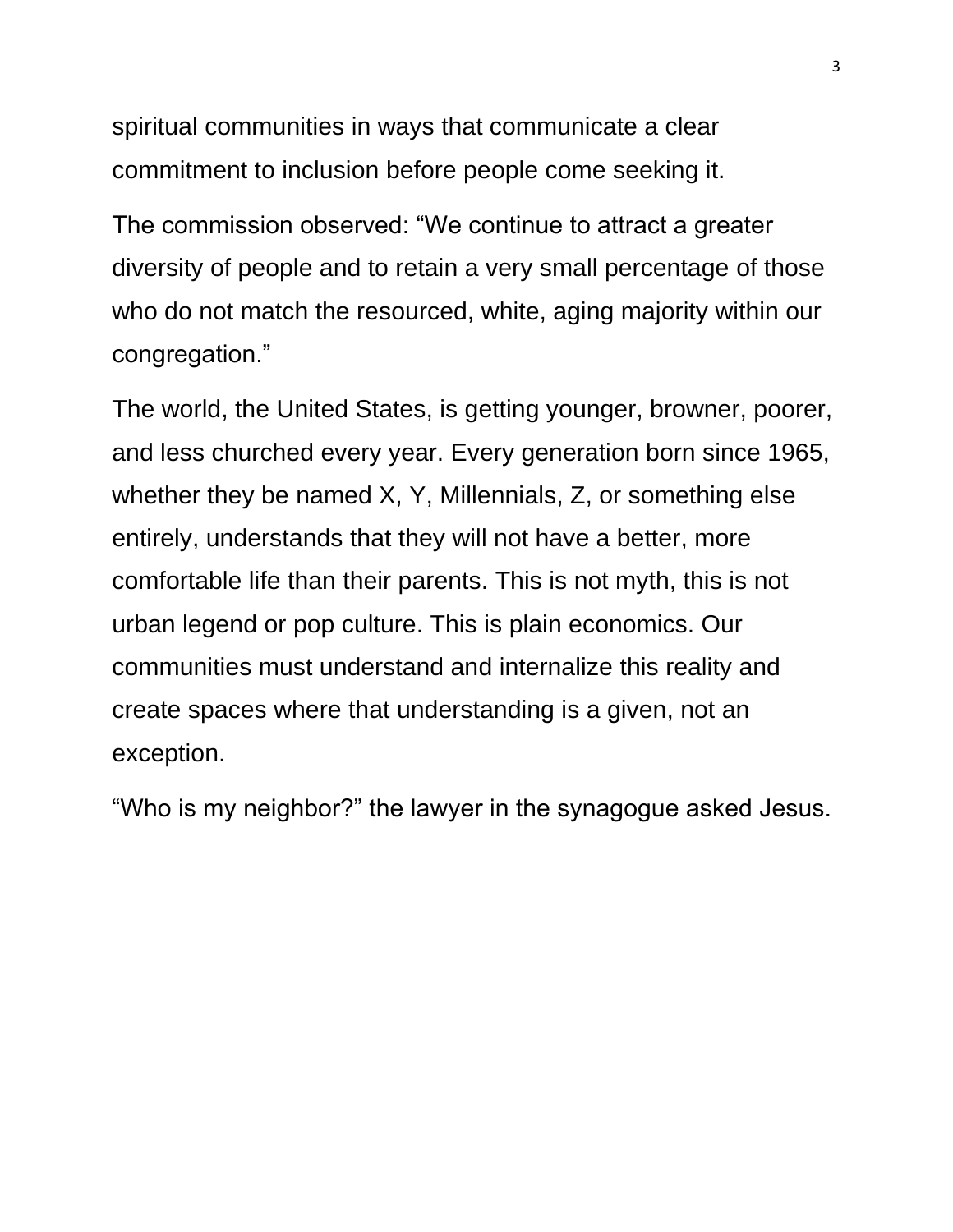He was not asking who lived next door, he was asking to whom he owed the obligation of loving respect commanded by scripture. "Love your neighbor as yourself," Jesus had told him. OK, well, who is my neighbor? Is that title limited to geographic proximity? Like the people in my neighborhood? Or in my gated community? My housing development? The cul-de-sac? Does my neighbor include the

The Samaritan in the story was understood in that time to be the social outcast, the unclean, perhaps of questionable parentage and suspicious integrity. The guy from the wrong side of the tracks, had there been trains in that age. He was the disposable one, used as an illustration in Jesus' story. Who was the abused man's neighbor? The outcast. The one who showed more compassion and kindness than the polite people who passed on the other side of the road so as to not have their senses offended by the sight of the beaten man in the ditch.

And Jesus was not instructing the lawyer to invite the Samaritan into his homeowner's association, he was instructing the man to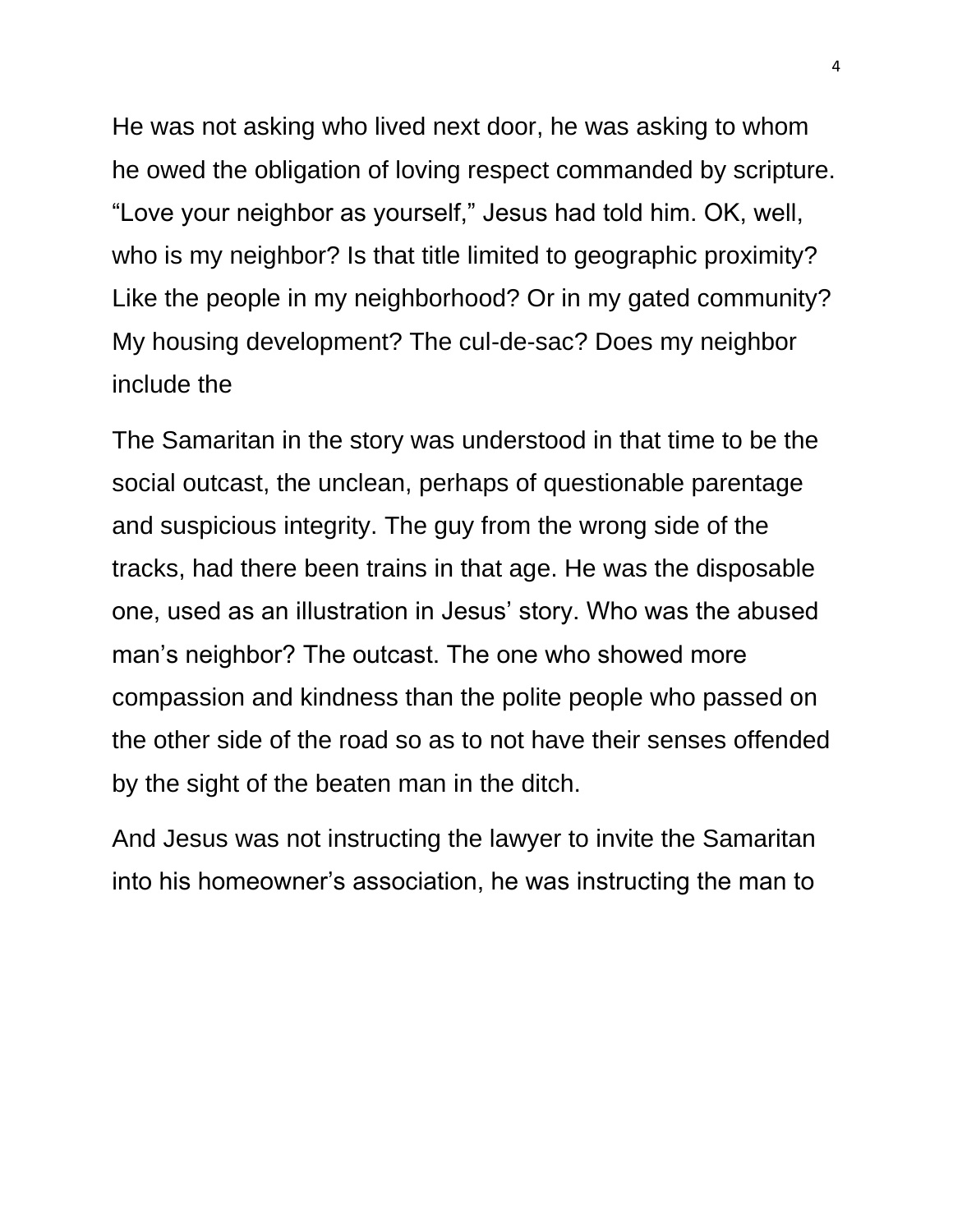dismantle the HOA so that there was no barrier between the Samaritan and the love and comfort available to others.

Yes, that's what it meant. Jesus was talking about widening the circle of whom it was that the lawyer was obligated to treat kindly. Not inviting them in, but reaching out and opening up in such a way that the community of care, the community of love, enveloped those previously excluded.

I have been recently considering the demographics trends in the US and in our UU Congregations. I have a hunch that our faith is very near saturation of our current target market. There are no more moderate progressives seeking religious community. Those who are Christian have comfortably settled into Congregational, Lutheran, Methodist, or Presbyterian congregations. Those who seek a different kind of enlightenment have largely found it in one kind of community or another. There simply are not great masses of progressive religious seekers waiting to wash up on the island of Unitarian Universalism.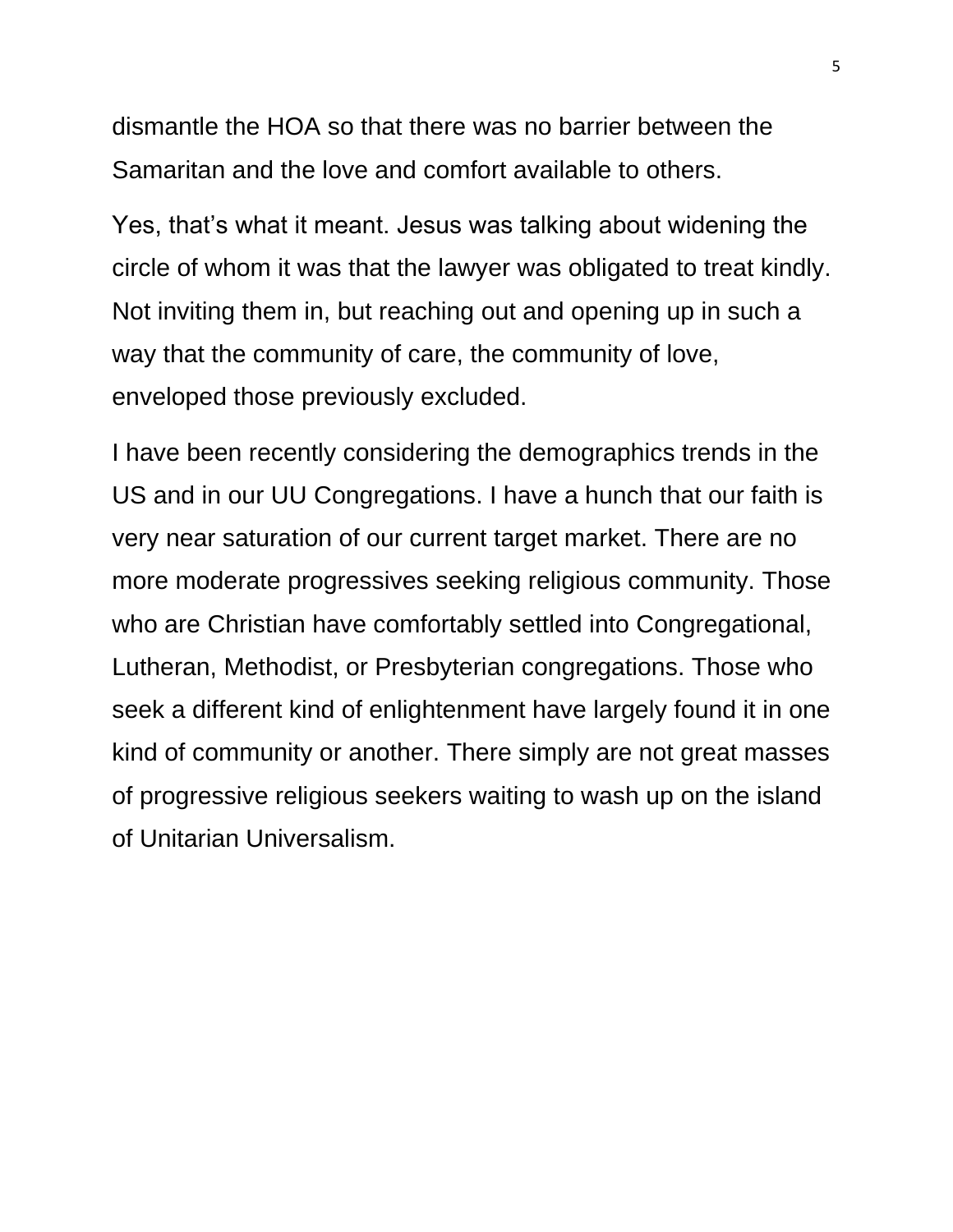The commission reported that diverse populations are finding us, but not staying. They dip their toe into the water, then hang back and see if the welcome is real. So far, most of them then drift away and do not return. We are not showing them that there is space for all of them to be here.

Those who exist at the edges of Unitarian Universalism are representative of the American demographic most likely to seek out a non-dogmatic faith experience: younger, browner, queerer, poorer, and more politically and socially radical. They are more likely to identify as queer, resist traditional gender roles, and to be in relationships that are polyamorous. They are more likely to be against violent extractive capitalism. They are more likely to rent than own their home. They are more likely to live in intentional cohousing arrangements to share resources and build community than at any time before. They are likely to support socialized health care, universal basic income, and a minimum wage that is not simply livable but thrive-able. They are more likely to have piercings and tattoos, brightly colored hair, and less likely to have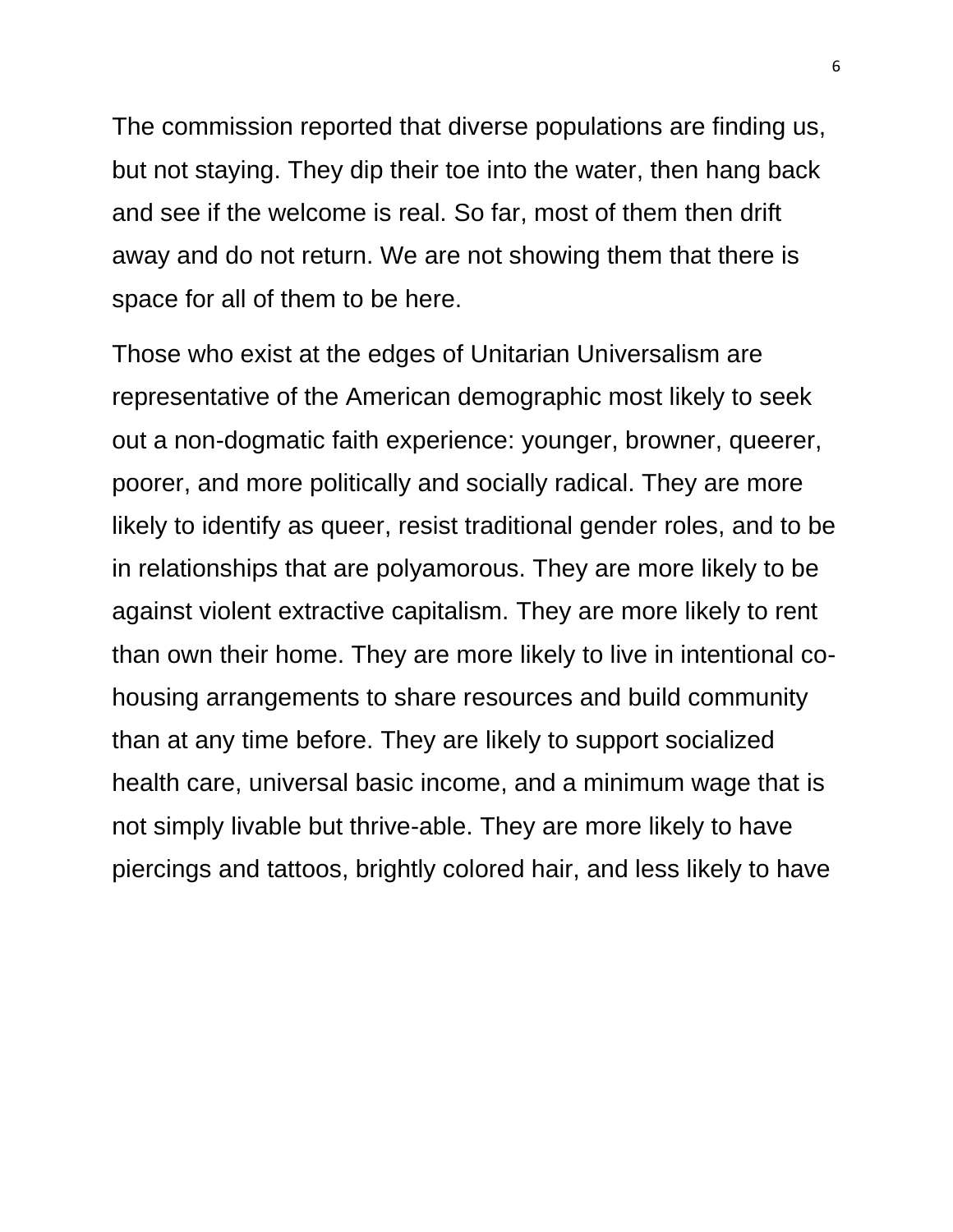employer-provided health care or a retirement account. They are more likely to be part of the gig economy, working as adjunct faculty, consultants, contractors, and drive for uber on the weekends. This is the economic reality of great swaths of humans in our 21<sup>st</sup> century.

And we must widen our circle of concern to include that population. They are our neighbors. We are obligated to love them as we love ourselves. We are obligated to widen our circle of concern so that it includes them, instead of inviting them in and asking them to our space and adjust to our reality.

I encourage you to order the commission's report from the Unitarian Universalist Association's online bookstore. It is a comprehensive and unblinking examination of where we are as a denomination and the challenges before us. If we are to be who it is we claim to be, we have work yet to do.

To expand our circle of concern, we must expand our comfortable spaces to make ample and welcoming room for the more diverse